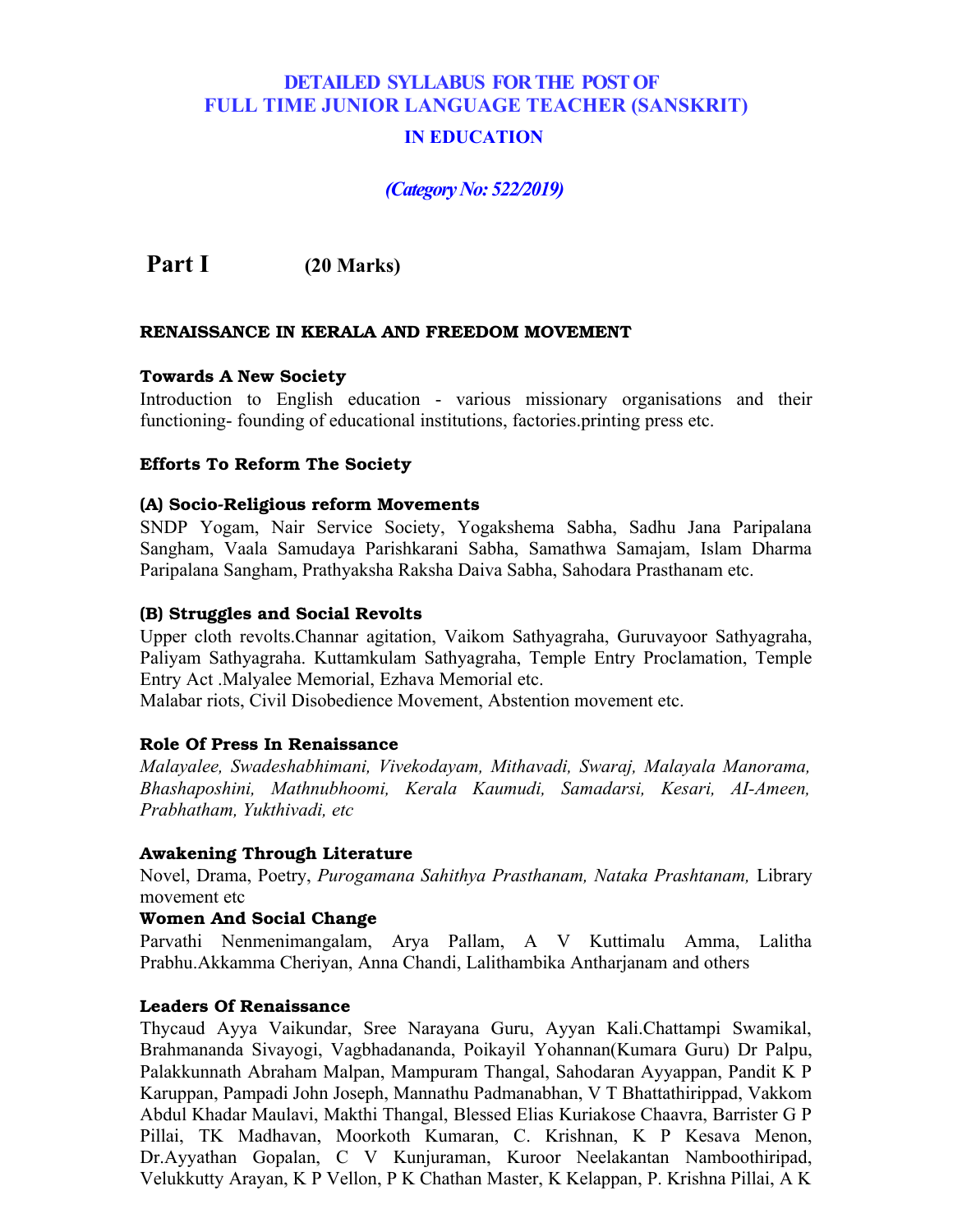Gopalan, T R Krishnaswami Iyer, C Kesavan. Swami Ananda Theerthan , M C Joseph, Kuttippuzha Krishnapillai and others

# **Literary Figures**

Kodungallur Kunhikkuttan Thampuran, KeralaVarma Valiyakoyi Thampuran, Kandathil Varghese Mappila. Kumaran Asan, Vallathol Narayana Menon, Ulloor S Parameswara Iyer, G Sankara Kurup, Changampuzha Krishna Pillai, Chandu Menon, Vaikom Muhammad Basheer. Kesav Dev, Thakazhi Sivasankara Pillai, Ponkunnam Varky, S K Pottakkad and others

# *General Knowledge and Current Affairs*

# **Salient Features of Indian Constitution**

Salient features of the Constitution - Preamble- Its significance and its place in the interpretation of the Constitution.

Fundamental Rights - Directive Principles of State Policy - Relation between Fundamental Rights and Directive Principles - Fundamental Duties.

Executive - Legislature - Judiciary - Both at Union and State Level. - Other Constitutional Authorities.

Centre-State Relations - Legislative - Administrative and Financial.

Services under the Union and the States.

Emergency Provisions.

Amendment Provisions of the Constitution.

### **Social Welfare Legislations and Programmes**

Social Service Legislations like Right to Information Act, Prevention of atrocities against Women & Children, Food Security Act, Environmental Acts etc. and Social Welfare **Programmes like Employment Guarantee Programme, Organ and Blood**

**Donation etc.**

# **Part II** Total – 80 Marks

| <b>Module I.</b> Jyotisa: |  |                                                    |  |
|---------------------------|--|----------------------------------------------------|--|
|                           |  | Text -Brhajjataka of Varahamihira – Chapter I & II |  |

| Module II. Nyaya:           |                                                   |
|-----------------------------|---------------------------------------------------|
|                             | Texts - 1. Tarkasamgraha (Without Dipika)         |
|                             | 2. Nyayasidhantamuktavali upto Sabdakhanda        |
|                             | (Without Dinakari)                                |
| <b>Module III. Sahitya:</b> | Kavya and Nataka                                  |
|                             | Texts - 1. Kumarasambhava of Kalidasa – Chapter V |
|                             | 2. Balaramayana of Ananthanarayana Sastri         |
|                             | (Balakanda and Ayodhyakanda)                      |